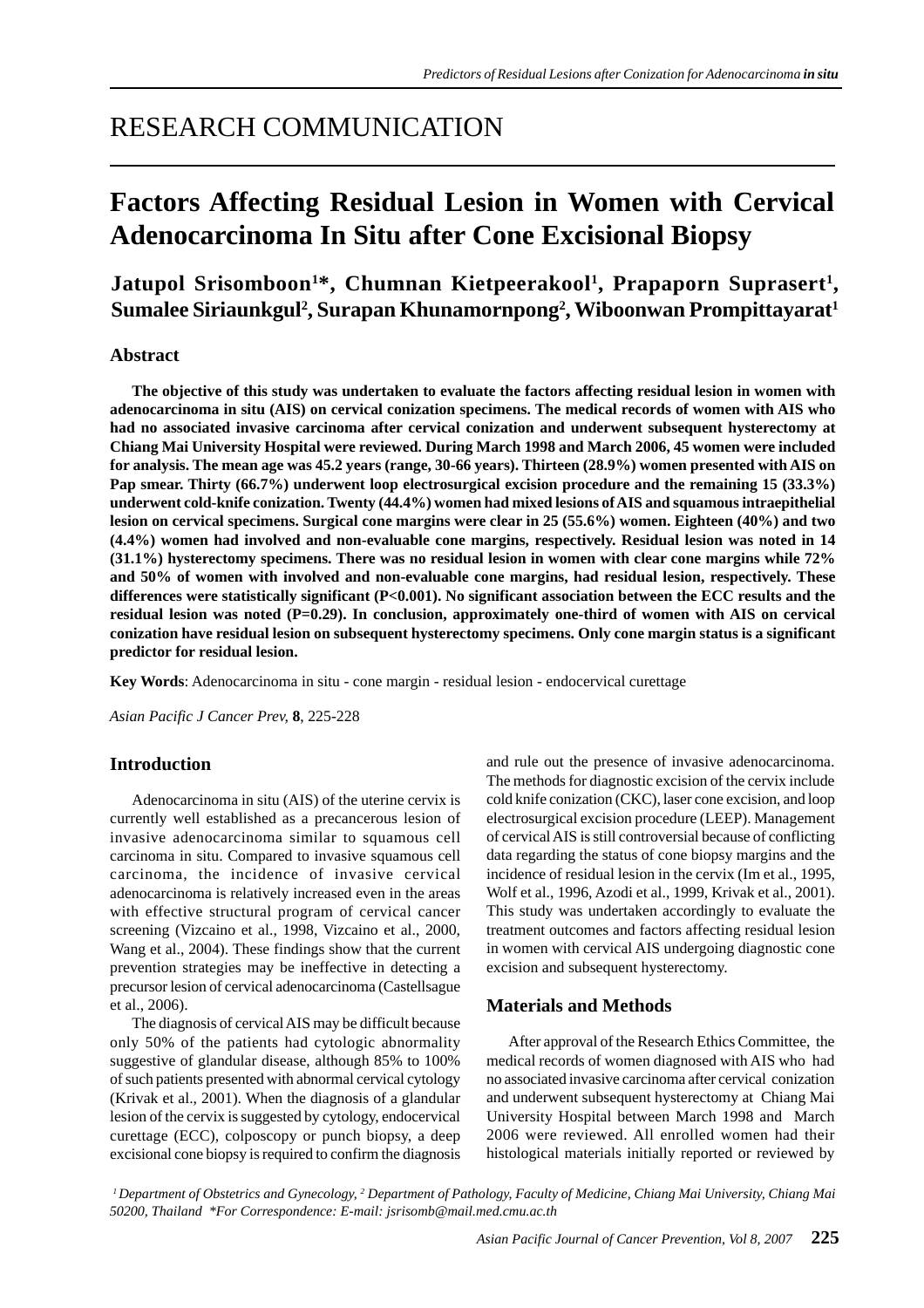#### *Jatupol Srisomboon et al*

the gynecological pathologists at our institute at the time of treatment. The women who had mixed lesions of AIS and squamous intraepithelial lesion (SIL) of any grade were also recruited. The baseline characteristics, cone histology, cone margin status, results of ECC, and residual lesion after cervical conization were analyzed.

The conization specimens from either loop electrosurgical excision procedure (LEEP) or cold knife conization (CKC) were sectioned in their entirety. All specimens were opened longitudinally and sectioned serially along the entire length from the endocervix to the ectocervix at interval of 1-3 mm and then embedded in paraffin. The surgical margins of the cones were marked with indelible ink. Sections were stained with hematoxylin and eosin. Cone margin status was classified into three categories: (1) negative cone margins, (2) positive cone margins, (3) non-evaluable cone margins. Negative cone margin was defined as the absence of neoplastic epithelium of any grade at all cone margins by pathological examination. Positive margin was defined as the presence of neoplastic epithelium of any grade at any cone margin. Non-evaluable margin was defined as at least one margin unable to determine for the margin status while the other margins were negative. The residual cervix in the hysterectomy specimens was sectioned like a cone for histological examination.

The ECC specimens were histologically interpreted as negative, positive, or inadequate. The results were negative when normal endocervical cells were presented. Positive results were those in which neoplastic cells were noted. Inadequate results were those without cells for interpretation.

Statistical analysis was performed using Mann-Whitney U test, student' t test, chi-square test, and Fisher exact test when appropriate. A P-value of less than 0.05 was considered statistical significance. All tests were two sided and conducted with SPSS computer software (SPSS Inc, Chicago, Ill).

#### **Results**

During the study period, 1,957 women underwent cervical conization at Chiang Mai University Hospital and 51 women who had AIS without any associated invasive lesion on conization specimens were identified which accounted for 2.6% (95% confidence interval  $\text{[CI]} = 1.9$ to 3.4). Six women were excluded because of loss to follow-up (3), and declination for subsequent hysterectomy (3), allowing 45 women for further analysis. Surgicopathological characteristics of the 45 women are presented in Table1. The mean age at diagnosis was 45.2 years (range: 30-66 years). The majority of women (71.1%) were premenopausal. Two (4.4%) women were nulliparous. The most common contraception was oral combined pill (28.9%), followed by tubal resection (22.2%), and depot medroxyprogesterone acetate (13.3%). One woman (2.2%) had positive screening for HIV infection. Twenty (44.4%) women presented with Pap smear suggesting glandular abnormality. The colposcopically-directed biopsy before conization revealed AIS in only 11 (24.4%) women. Thirty (66.7%)

conization procedures were LEEP and the remaining 15 (33.3%) were CKC. The average maximum cone base diameter of LEEP and CKC specimens were 22.3 mm and 32.5 mm, respectively. The average cone length of LEEP and CKC specimens were 9.3 mm and 15.6 mm, respectively. The differences of either cone base or cone length between these two conization techniques were statistically significant (P<0.001). The conization specimens demonstrated AIS alone in 25 women. The remaining 20 women had coexisting squamous cell lesion, i.e. high-grade squamous intraepithelial lesion (HSIL). The overall incidence of cone margin involvement was 40%. When stratified by the method of cervical conization, such incidence was noted in 46.7% and 26.7% of specimens from LEEP and CKC, respectively. The cone margin status could not be evaluated in 2 LEEP specimens due to severe thermal artifact. The histology of involved lesion was AIS in 10 (22.2%) women, AIS with HSIL in 2 (4.4%), atypical endocervical epithelium and HSIL in 3 (6.7%). The median time interval from cervical conization to subsequent hysterectomy was 8 weeks with a range of 3-16 weeks. Residual lesion was noted in 14 subsequent hysterectomy specimens  $(31.1\%, 95\% \text{ CI} = 18.2\% \text{ to } 46.6\%)$ . There was no residual lesion in women whose cone margins were free while 72% and 50% of women with involved and non-evaluable cone margins had residual lesion, respectively. Of 10 women who had AIS involving the cone margins, 6 had residual AIS on hysterectomy specimens, the remaining 4 had no residual lesion. Of 3 women with atypical endocervical epithelium at the cone margins, 2 had residual AIS while the remaining one had HSIL on subsequent hysterectomy specimen. Among 2 women who had AIS and HSIL involving cone margins,

**Table 1. Surgico-Pathological Characteristics of the 45 Women with AIS Histology.**

| Characteristics             | Number $(\%)$ |  |
|-----------------------------|---------------|--|
| Preceding cervical cytology |               |  |
| HSIL.                       | 14(31.1)      |  |
| AIS                         | 13 (28.9)     |  |
| AGC                         | 6(13.3)       |  |
| <b>SCCA</b>                 | 5(11.1)       |  |
| ASC                         | 3(6.7)        |  |
| Adenocarcinoma              | 1(2.2)        |  |
| Unknown                     | 3(6.7)        |  |
| Cone margin involvement     |               |  |
| Negative                    | 25(55.6)      |  |
| Positive                    | 18 (40.0)     |  |
| Non-evaluable               | 2 $(4.4)$     |  |
| Endocervical curettage      |               |  |
| Not done                    | 13 (28.9)     |  |
| Normal                      | 21 (46.7)     |  |
| Abnormal                    | 15(11.1)      |  |
| Inadequate                  | (13.3)<br>6   |  |
| Residual lesion             |               |  |
| Absence                     | 31 (68.9)     |  |
| AIS                         | 10(22.2)      |  |
| AIS with HSIL               | (2.2)<br>1    |  |
| HSIL                        | 3<br>(6.7)    |  |

Abbreviations: HSIL, high grade squamous intraepithelial lesion; AIS, adenocarcinoma in situ; AGC, atypical glandular cells; SCCA, squamous cell carcinoma; ASC, atypical squamous cells.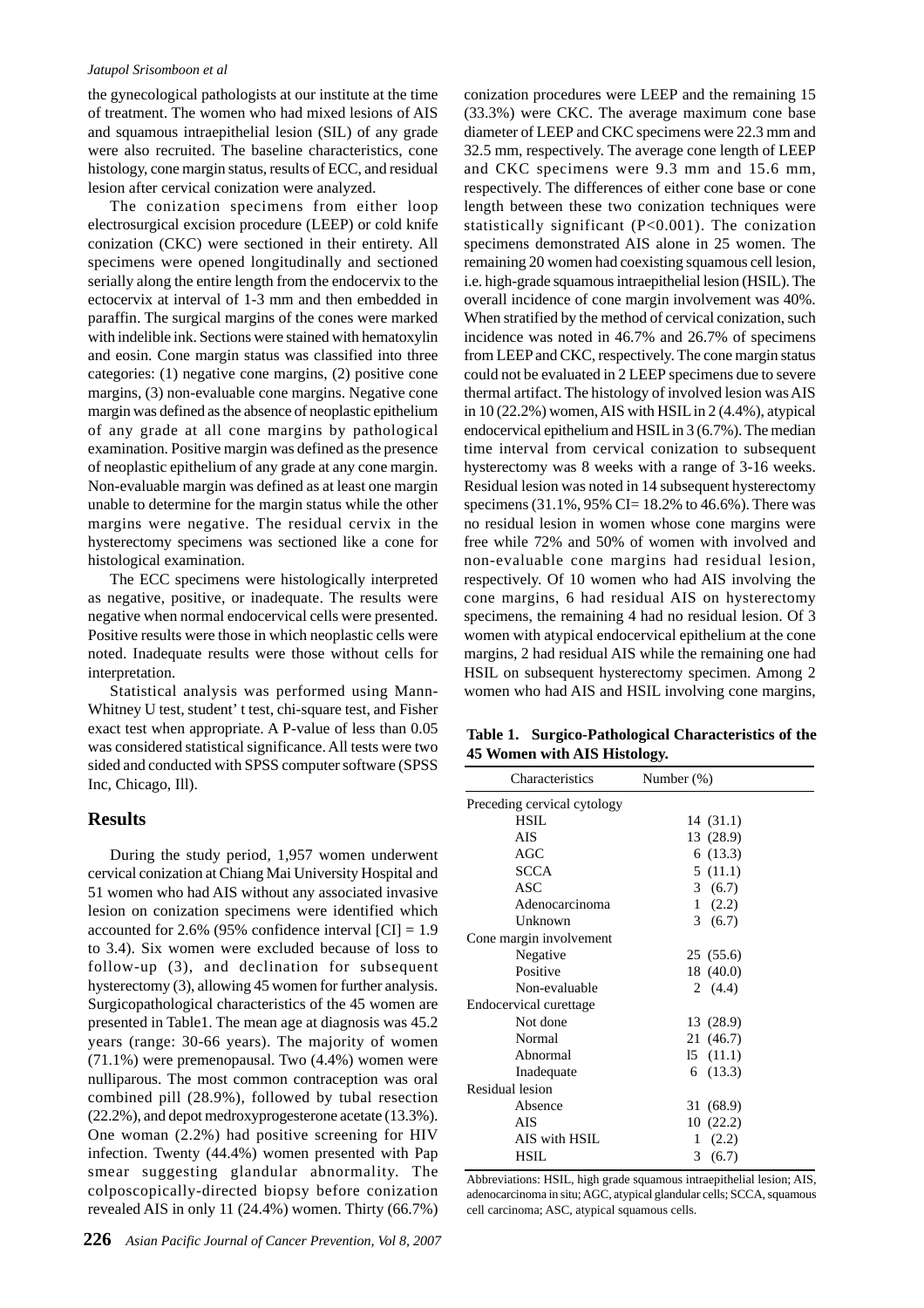one had residual AIS, the remaining one had residual AIS and HSIL. Of 3 women with HSIL involving the cone margins, 2 had residual HSIL, the remaining one had no residual lesion. In 2 cases of non-evaluable cone margin status, the hysterectomy specimens revealed residual AIS (1) and no residual lesion (1).

Table 2. displays the association between the residual lesion on subsequent hysterectomy specimens versus cone margin involvement and ECC results. The cone margin status was noted to be a significant predictor for residual lesion (P<0.001). No significant association between ECC results and residual lesion was observed (P=0.29).

#### **Discussion**

AIS of the uterine cervix is an uncommon cervical precancerous lesion. In our 9-year experience, the histological diagnosis of such lesion accounted for only 2.6% of all cervical conization specimens. Because of its rarity, the number of reported cases in the literature remains low.

The sensitivity of either cervical cytology or colposcopy in predicting AIS is suboptimal. In the literature, AIS cases were detected only 10% to 30% by Pap smear and 30% to 50% by colposcopically directed biopsy (CDB) before cervical conization (Muntz et al., 1992, Wolf et al., 1996, Azodi et al., 1999, Ostor et al., 2000, Kennedy and Biscotti, 2002). In the present study, 28.9% and 24.4% of women with AIS histology were detected by Pap smear and CDB before cervical conization, respectively. Because of the poor predictive value of either Pap smear or colposcopy, cervical conization remains the gold standard for establishing the histological diagnosis of AIS.

In this study, the incidence of coexisting squamous intraepithelial lesion (SIL) was 44.4%, which was in accordance with the previous reports ranging from 28% to 64% (Wolf et al., 1996, Denehy et al., 1997, Azodi et al., 1999). The presence of coexisting SIL may be related to the low sensitivity of cervical cytology. In addition SIL may obscure the abnormality of glandular component.

Cone margin status is a significant predictor for residual disease of women with AIS of the cervix. If the cone margins are involved, it is generally accepted that subsequent hysterectomy is indicated because of the high incidence of persistent disease in the residual cervix ranging from 50 to 70% (Anderson and Arffmann, 1989, Muntz et al., 1992, Im et al., 1995, Wolf et al., 1996, Denehy et al., 1997, Ostor et al., 2000, Shin et al., 2000). In the present study, the residual lesion rate of 72% in women with positive cone margins is comparable to the aforementioned series. Subsequent management in women who have negative cone margins for AIS is still inconclusive. The reported incidence of residual disease on subsequent hysterectomy in AIS cases with negative cone margins are inconsistent ranging from 0 to 44% (Anderson and Arffmann, 1989, Muntz et al., 1992, Im et al., 1995, Wolf et al., 1996, Denehy et al., 1997, Ostor et al., 2000, Shin et al., 2000). In our study, there was no residual lesion on subsequent hysterectomy specimens in women with clear cone margins. The discrepancy of this

**Table 2. Predictors for Residual Lesions on Subsequent Hysterectomy Specimens**

| Variables             | Category                                               | Residual (%)                 | P-value |
|-----------------------|--------------------------------------------------------|------------------------------|---------|
| Margin<br>involvement | Negative<br>Non-evaluable                              | 0/25(0.0)<br>$1/2$ (50.0)    | < 0.001 |
| $(N = 45)$            | Positive<br>Endocervical $17/10(70.0)$<br>Ectocervical | $4/5$ (80.0)                 |         |
| ECC                   | Both margins<br>Abnormal                               | $2/3$ (66.7)<br>$3/5$ (60.0) | 0.29    |
| $(N = 32)$            | Normal<br>Inadequate                                   | 4/21(19.0)<br>$2/6$ (33.3)   |         |

ECC, endocervical curettage

result may be partly explained by the difference in the specimen processing, type of conization method, and the experience in histological diagnosis of AIS. However, based on our findings, woman who wishes to preserve fertility may be conservatively managed with cervical conization alone if the clear cone margins are obtained. Nevertheless, the data on residual lesion reported in the literature should be informed to the women during treatment planning.

ECC after cervical conization, theoretically appears to be a predictor of the residual lesion in women with AIS. However, these results in the literature are mixed. Lea et al (2002) reported that only 5.9% of women with negative ECC had residual lesion. Conversely, Denehy et al (1997) and Azodi et al (1999) noted that approximately 60% of such women had residual lesion on subsequent surgical excision. In our study, although ECC was not consistently performed in all cases, approximately 20% of women with negative ECC had residual lesion on subsequent hysterectomy specimens. Our finding supports that negative ECC in women with AIS of the cervix does not assure the absence of lesion on the residual cervix.

The results from the present study also suggested that CKC should be the preferred conization method for diagnosis and management of AIS because it provides a greater depth and larger volume of cone specimens, resulting in the lower incidence of positive cone margins than those by LEEP. Additionally, the cone margin status of CKC specimens can be determined more accurately than those by LEEP specimens whose margins sometimes cannot be evaluated due to coagulation artifact.

The limitations of this study are the retrospective by nature, the small number of patients with AIS of the uterine cervix, and the bias of attending physicians performing diagnostic cervical excision. The strengths of this study include the single institution experience and the evaluation methods of the residual lesion on the hysterectomy specimens not on the repeat cone specimens.

In conclusion, approximately one-third of women with AIS on cervical conization have residual lesion based on subsequent hysterectomy specimens. Cone margin status is a significant predictor for residual lesion. Women with AIS who strongly desire to preserve future fertility could be conservatively treated by cervical conization provided the cone margins are clear. If cone margins are involved, re-excision is recommended in women who wish to maintain reproductive potential.